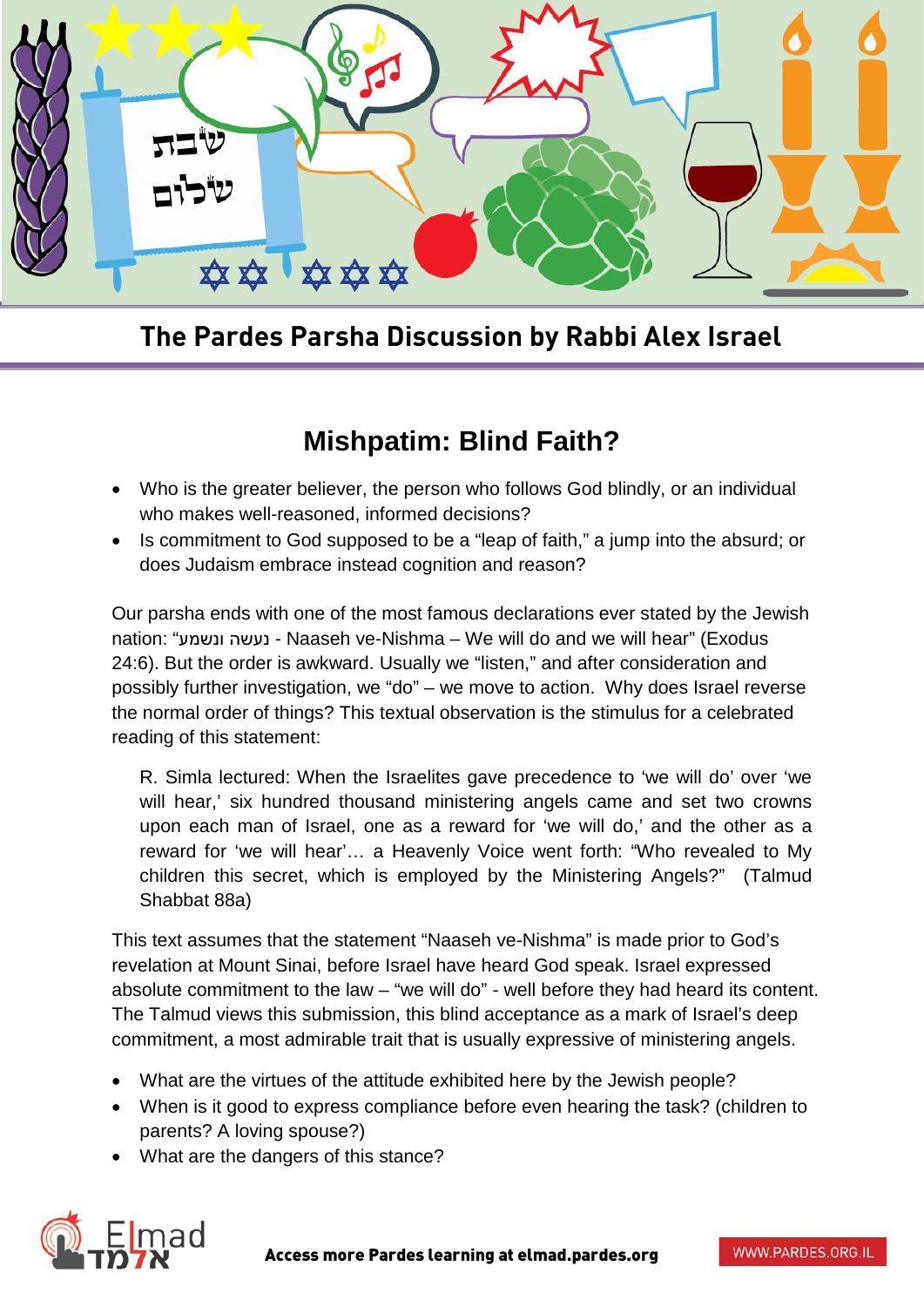

But there is an alternative, quite divergent understanding of "Naaseh ve-Nishma". It emerges from a read of the biblical account of the Book of Shemot/Exodus, in which it appears that the people have absolutely heard the Law prior to their statement:

 $3$ Moses went and told the people all the commands of the Lord and all the Mishpatim; and all the people answered with one voice, saying, "All the things that the Lord has commanded we will do!" <sup>4</sup>Moses then wrote down all the commands of the Lord. Early in the morning, he set up an altar at the foot of the mountain… and they offered burnt offerings and offerings of well-being to the Lord...<sup>7</sup> Then Moses took the record of the covenant and read it aloud to the people. And they said, **"All that the Lord has spoken we will do and we**  will hear!" <sup>8</sup>Moses took the blood... and said, "This is the blood of the covenant that the Lord now makes with you concerning all these commands."

This is a covenantal ceremony in which the nation express their commitment to God's Torah. But Moses takes every step to ensure that Israel are fully informed. First (v.3) he tells them the Law, and after they express their initial acceptance, he documents the laws in a scroll and orchestrates a national covenant ceremony. It is at this occasion that the nation declares "Naaseh Ve-Nishma!" Rashbam interprets it in the following manner

we will carry out what God has said already, and we are also prepared to listen (obey) to what He will command from here on in. (Rashbam)

**We will do** all that has been written, and **we will hear**ken to (observe) them always (Ibn Ezra)

For Rashbam and Ibn Ezra, the people made an informed choice. First, they had "met" God, experiencing His presence at Mt. Sinai. Next they had listened to his laws and comprehended God's demands. Now they state their agreement to God's obligations, and their trust regarding laws that He may impose from this point on.

## **So let's discuss this:**

- What are the strengths of each approach blind acceptance or informed commitment?
- In your observance of your Judaism, which interpretation of "Naaseh ve-Nishma" is closest to your mindset?

Personally, I love the Rashbam's approach. I do not like getting into situations I do not anticipate. I always watch the trailer of a movie before I see it and I read reviews of a play before I attend. I love the fact that God respects Israel, and wants Israel to make an informed commitment to the law within a state of total awareness. It gives our covenantal commitment to Torah greater depth; it pictures God as fully transparent as he builds this foundational agreement with Israel.